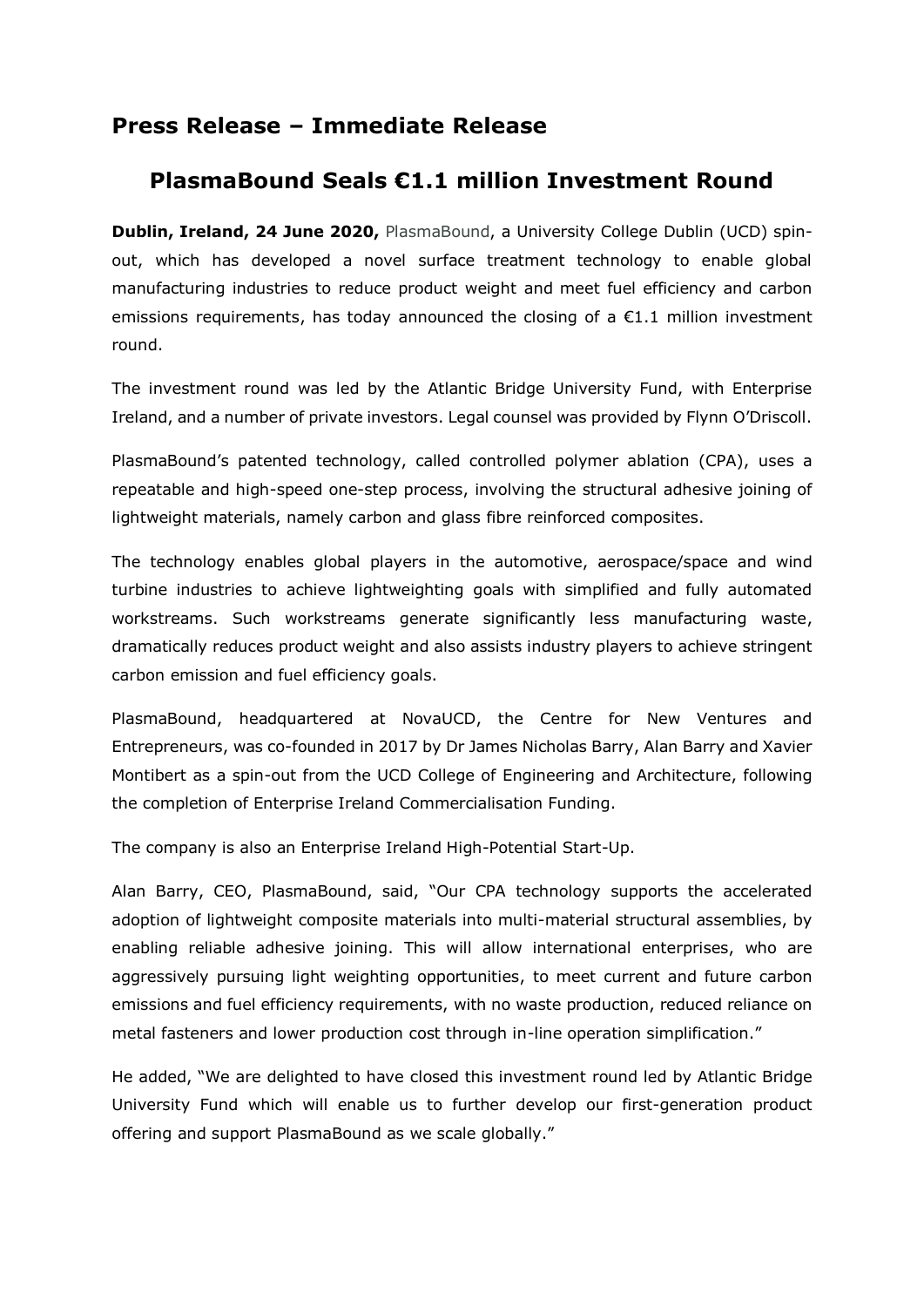He concluded, "Our technology took over 5-years to develop at UCD, so today's announcement is a significant milestone for the company".

Brendan Cremen will join the PlasmaBound Board of Directors on behalf of Atlantic Bridge.

Dr Helen McBreen, Investment Director at Atlantic Bridge University Fund said, "I am very pleased to welcome UCD spin-out company PlasmaBound to the Atlantic Bridge University Fund portfolio. The company's ground-breaking technology, which has the potential to support significant reduction in carbon emissions, is an excellent example of the worldclass, commercially-focused research underway at UCD and through this investment Atlantic Bridge University Fund is looking forward to helping to scale this early-stage company internationally."

Julie Sinnamon, CEO, Enterprise Ireland, said, "We are delighted to support PlasmaBound and to be part of this investment round. With more and more emphasis on reducing carbon footprint, Plasmabound is developing innovative solutions to enable manufacturers across industries to meet their current and future targets in cutting carbon emissions and generating fuel efficiency. NovaUCD continues to elevate companies such as Plasmabound that are driving advanced solutions to streamline and simplify processes in manufacturing. I wish the team luck with the project and congratulate the company on its success to date."

PlasmaBound was previously awarded €50k through the ESA Business Incubation Programme and secured an additional €40k through the competitive ESA Technology Transfer Demonstrator Fund.

## **ENDS**

24 June 2020

**For more information** contact Micéal Whelan, Communications and Media Relations Manager, NovaUCD, UCD Research and Innovation, e: [miceal.whelan@ucd.ie](mailto:miceal.whelan@ucd.ie) or t: + 353 1 716 3712.

## **Editor's Notes**

**PlasmaBound** is helping industries lose weight and reduce their Carbon footprint globally. [www.plasmabound.com](http://www.plasmabound.com/)

**Atlantic Bridge** has €950 million assets under management and invests in high growth technology companies globally and accelerates the scale up of companies by applying its proprietary Bridge Model into the US and Chinese markets. The firm has investment teams, offices and extensive networks in Dublin, London, Palo Alto, Munich, Paris and Beijing.